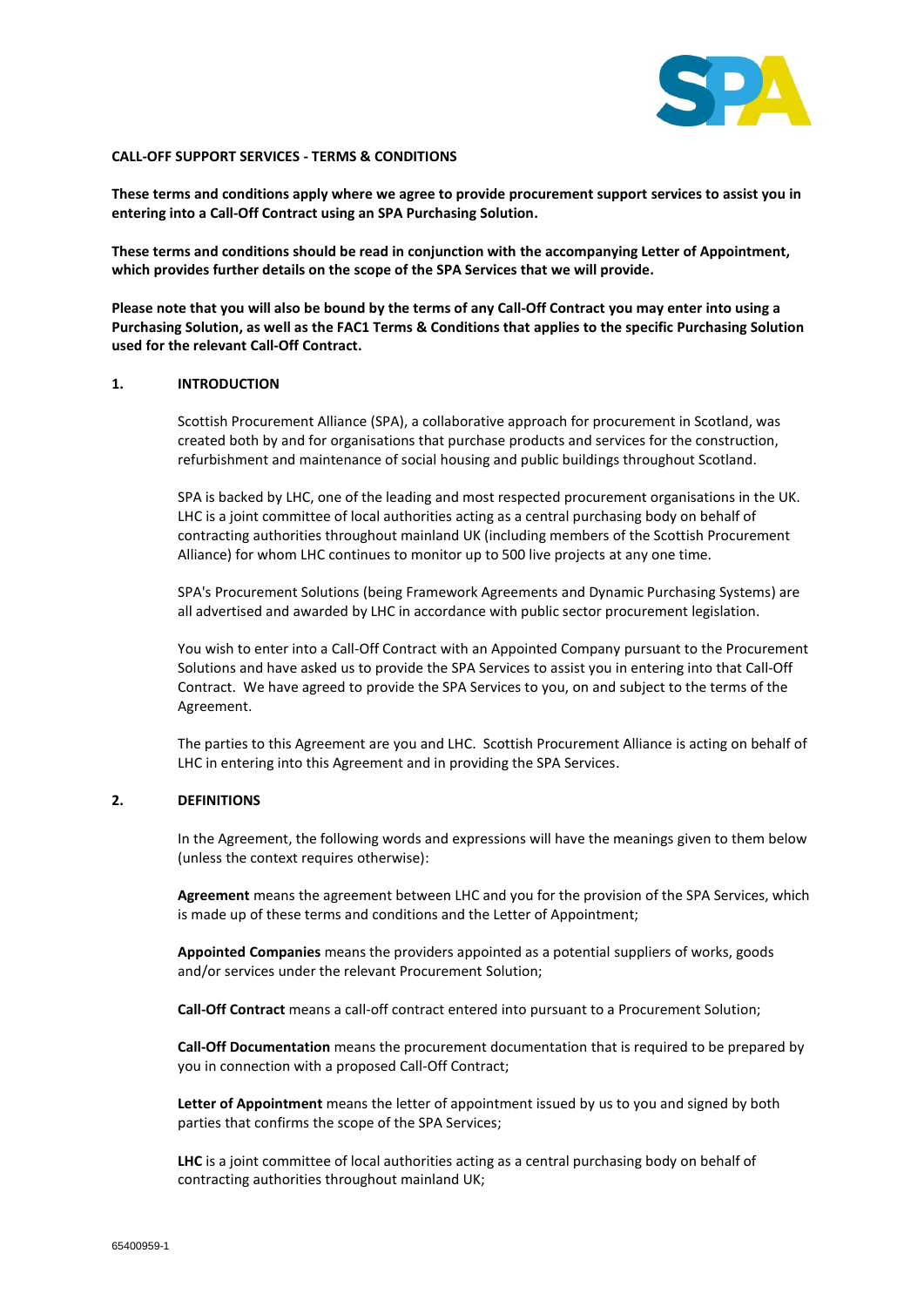

**Procurement Solution** means the relevant Framework Agreement(s) and/or Dynamic Purchasing System(s) (DPS) set up by LHC (on behalf of SPA) which allows the SPA users to call-off works, goods and/or services as required;

**SPA Services** means the procurement support services that we have agreed to provide to assist you in entering into a Call-Off Contract, which are described in the Letter of Appointment;

**we**, **us** or **our** means the Scottish Procurement Alliance, an unincorporated association of contracting authorities and other bodies involved in the construction, refurbishment and maintenance of social housing and public buildings in Scotland, acting on behalf of LHC in entering into this Agreement and in providing the SPA Services; and

**you** or **your** means the entity to which the Letter of Appointment is addressed.

### **3. APPOINTMENT AND TERM**

- 3.1 The Agreement will commence on the relevant date set out in the Letter of Appointment.
- 3.2 Unless terminated earlier in accordance with clause 6 below, the Agreement will continue until the date for completion of the SPA Services that is set out in the Letter of Appointment (or such later date as the parties may agree).

### **4. SUPPLY OF THE SPA SERVICES**

- 4.1 We will provide the SPA Services set out in the Agreement (including the Letter of Appointment) with reasonable care and skill.
- 4.2 We will use reasonable endeavours to comply with any timescales for provision of the SPA Services that are set out in the Letter of Appointment.
- 4.3 You agree to comply with your obligations set out in the Agreement (including in the Letter of Appointment).
- 4.4 You will:
	- 4.4.1 co-operate with us in all matters relating to the SPA Services; and
	- 4.4.2 provide (in a timely manner) such information as we may reasonably require in connection with the performance of the SPA Services, and will ensure that all information it provides is accurate and complete in all material respects.

#### **5. SUSPENSION**

- 5.1 If either party is prevented from carrying out its obligations under the Agreement (other than an obligation to pay amounts properly due to the other party) due to causes beyond its reasonable control then, subject to clauses 5.2 and 5.3, that party's obligations under the Agreement will be suspended to the extent (and for such period) that the party is prevented from performing its obligations.
- 5.2 The party concerned will give notice of suspension as soon as reasonably possible to the other party stating the date and extent of the suspension and its cause, and will resume the performance of those obligations as soon as reasonably possible after the removal of the cause.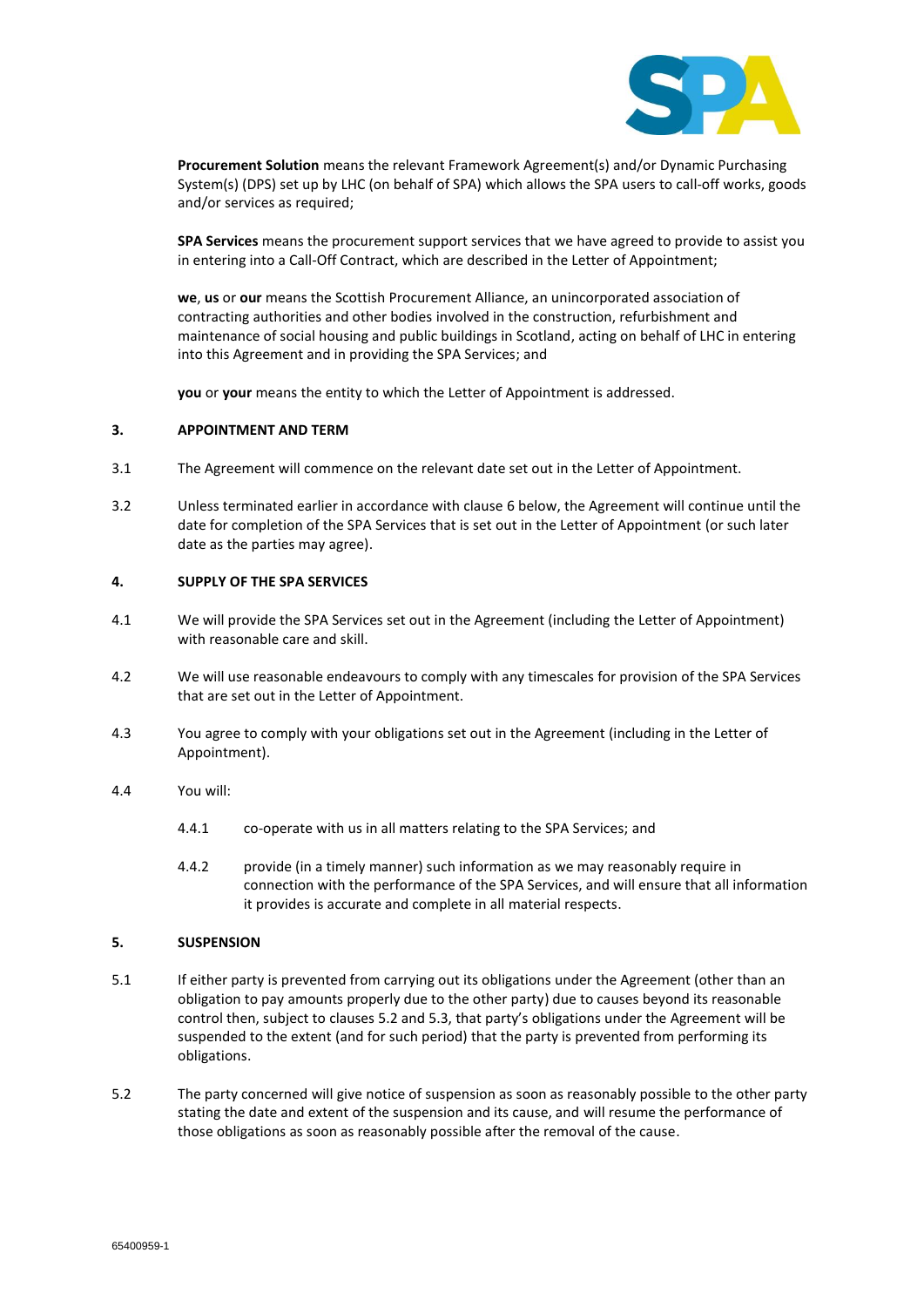

5.3 In the event that suspension under this clause 5 continues for more than one month, either party may terminate the Agreement immediately on providing notice to the other party (and without liability to the other party).

## **6. TERMINATION**

- 6.1 Either party may terminate the Agreement with immediate effect on providing notice to the other party if:
	- 6.1.1 the other party is in material breach of any of its obligations under the Agreement and that material breach is incapable of being remedied or, if it is capable of being remedied, the other party has failed to remedy that material breach within 30 days of notice from that party; and/or
	- 6.1.2 the other party takes any step or action in connection with its entering administration, provisional liquidation or any composition or arrangement with its creditors (other than in relation to a solvent restructuring), being wound up (whether voluntarily or by order of the court, unless for the purpose of a solvent restructuring), having a receiver appointed to any of its assets or ceasing to carry on business.
- 6.2 In addition to each party's rights of termination under clause 6.1, the Agreement may be terminated by either party giving to the other party at least one month's notice in writing.
- 6.3 On the termination of the Agreement for any reason:
	- 6.3.1 we will return any of your books, documents, papers and other property which relates specifically to the performance of the SPA Services that may then be in our possession or under our control (except to the extent that we are required to retain any of the same in order to comply with any law or other duty that applies to us);
	- 6.3.2 any provision of the Agreement that expressly or by implication is intended to come into or continue in force on or after termination or expiry of the Agreement will remain in full force and effect; and
	- 6.3.4 termination or expiry of the Agreement will not affect any of the rights, remedies, obligations or liabilities of the parties that have accrued up to the date of termination or expiry.

#### **7. ASSIGNATION AND CONFIDENTIALITY**

- 7.1 Neither party will delegate, assign or sub-contract the performance of any of its rights, duties or obligations arising under the Agreement without the prior written approval of the other party.
- 7.2 Each party undertakes that it will not disclose to any person any confidential information concerning the business, affairs, customers, clients or suppliers of the other party, except as permitted by clause 7.3.
- 7.3 Each party may disclose the other party's confidential information:
	- 7.3.1 to its employees, officers, representatives, subcontractors or advisers who need to know such information for the purposes of carrying out the party's obligations under the Agreement. Each party will ensure that its employees, officers, representatives, subcontractors or advisers to whom it discloses the other party's confidential information comply with clause 7.2; and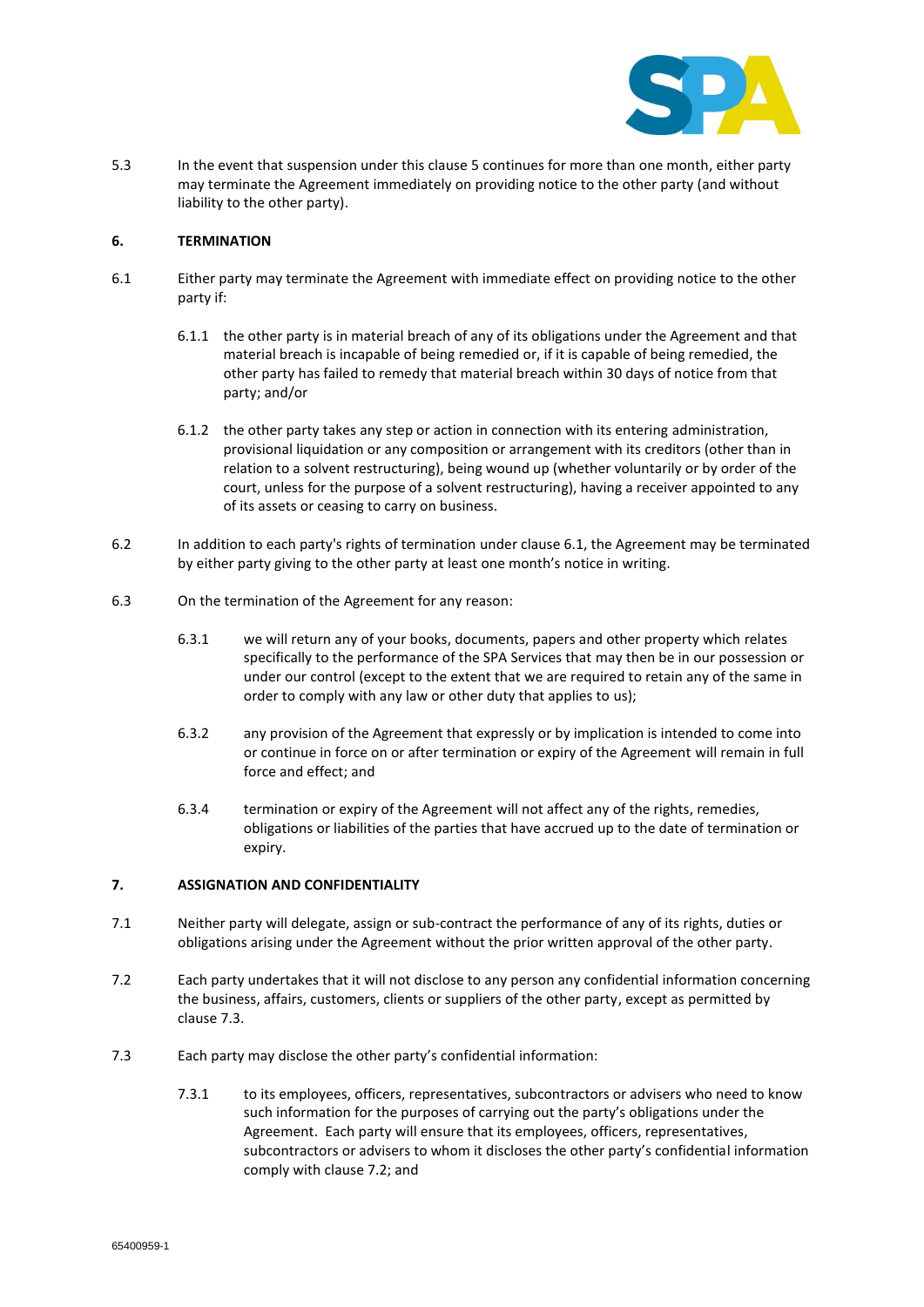

- 7.3.2 as may be required by law, a court of competent jurisdiction or any governmental or regulatory authority.
- 7.4 Neither party will use any other party's confidential information for any purpose other than to perform its obligations under the Agreement or under any contractual or other arrangement between the parties.

# **8. LIABILITY**

- 8.1 We have agreed to perform the SPA Services in order to assist you in entering into a Call-Off Contract using a Procurement Solution. The parties expressly acknowledge and agree that the exclusions and limitations of liability set out in this clause 8 are reasonable and appropriate in the context of the Agreement, including, in particular, having regard to (a) our purpose and status, being a not-for-profit organisation designed to assist its members and users by enabling Procurement Solutions and (b) the nature of the relationship of the parties (you being one of our members and/or users) and (c) the fact that we are not charging a fee to you for the provision of the SPA Services.
- 8.2 Nothing in the Agreement will limit or exclude either party's liability for: (a) death or personal injury arising from its negligence; (b) fraud; and/or (c) any other liability that it cannot limit or exclude under applicable law.
- 8.3 Subject to clause 8.2, the parties agree that:
	- 8.3.1 you have sole responsibility for: (a) approving all documentation, actions and recommendations that may be made, proposed or provided by us in connection with the provision of the SPA Services; and (b) ensuring that its use of the relevant Procurement Solutions and the award of any Call-Off Contract is compliant with its own internal procurement rules and regulations and applicable laws. Neither we nor LHC has any liability to you in connection with the matters described in clause 8.3.1;
	- 8.3.2 neither we nor LHC has any responsibility or liability to you (or any other person) in connection with the selection, use, performance and/or non-performance of any Procurement Solution and/or Call-Off Contract; and
	- 8.3.4 the maximum aggregate liability of us (and LHC) under and/or in connection with the Agreement and the SPA Services (whether arising under contract, delict, tort, negligence or otherwise) will not exceed an amount of £1,000.
- 8.4 You will indemnify and keep indemnified us (and LHC) on demand from and against any loss, damage, claim, proceedings, expense, cost or liability which we, LHC and/or any of their respective trustees, officers, directors or employees suffers or incurs (or is liable to suffer or incur) arising out of or in connection with:
	- 8.4.1 any breach by you of any of the terms of the Agreement; and/or
	- 8.4.2 the selection, use, performance and/or non-performance of any Procurement Solution and/or Call-Off Contract.
- 8.5 To the fullest extent permitted by applicable law, your rights and remedies under the Agreement exclude and are in place of any warranties, rights and/or remedies that may be implied under law or statute.